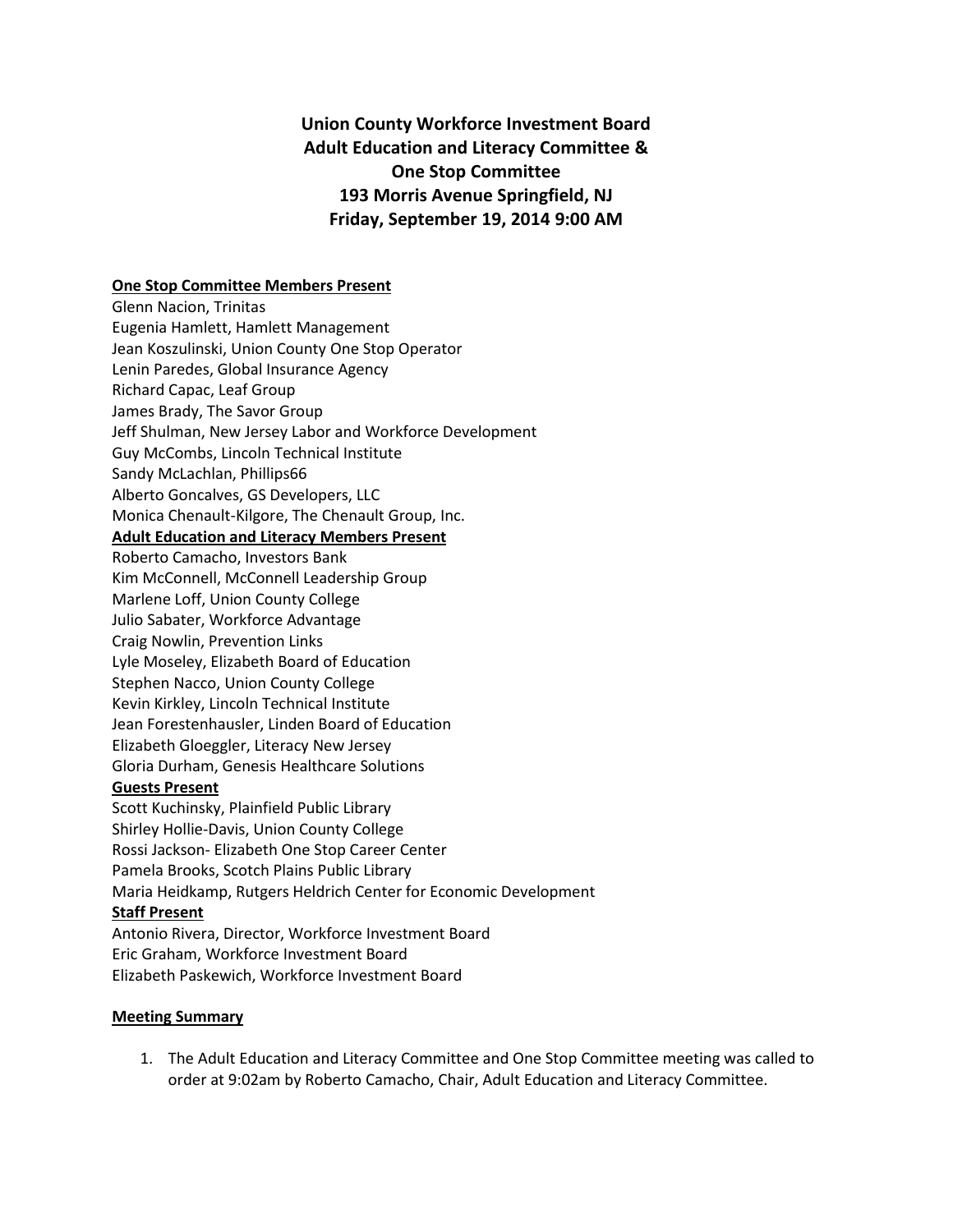- 2. Antonio Rivera welcomed the Committee members and guests. Mr. Rivera explained the need for the joint Adult Education and Literacy Committee and One Stop Committee meeting based on the cross pollination of topics. He explained that the WIB is currently focusing on the qualitative analyses of the One Stop system; this will include looking at staffing, sub-contractors, and vendors, analyzing how clients are being served and addressing the gaps in service.
- 3. Maria Heidkamp, Senior Researcher, with the Rutgers Heldrich Center for Workforce Development was in attendance and will be working with the WIB to provide the Qualitative analysis for the Union County One Stop. Ms. Heidkamp explained that currently the Heldrich Center is working with the State of NJ providing both a quantitative and qualitative analyses for the New Jersey One Stop Career Center system. The quantitative piece is currently underway with the qualitative starting in about two weeks. Nine (9) One Stops throughout the state will be chosen and evaluated through this process. She explained that having this statewide report will be of great value as Union County can then see how they compare against the state data. When evaluating, the Heldrich Center will evaluate strengths, weaknesses, and determine if all resources are being utilized. They will also focus on the new WIOA guidelines and see if the County is adhering and implementing new policy. The Heldrich Center will conduct focus groups with job seekers, employers, and current staff which will help identify concerns as well as positive practices.
- 4. Mr. Rivera also discussed the need to evaluate all aspects of the One Stop Career Center System, such as vendors. Evaluating the feedback for the One Stop as a whole is essential as it will provide pertinent information regarding employment and training needs.
- 5. Mr. Robert Camacho, chair of the Adult Education and Literacy Committee, introduced the Adult Education and Literacy SWOT analyses.
- 6. Ms. Kim McConnell elaborated on the Adult Education and Literacy SWOT (Strengths, Weaknesses, Opportunities, Threats) analyses by first explaining the mission of the Adult Education and Literacy Committee and how strategic planning brought on the SWOT analysis of the committee. Through SWOT analyses and looking at the mission of the committee through a story concept (Characters, Setting, Plot, Conflict, and Resolution) the need to recognize the gaps in service and understand various silos became apparent.
- 7. Mr. Jean Koszulinski, Union County One Stop Operator, invited vendor, Plainfield Public Library, to provide a vendor's point of view regarding service gaps/continuum of care.
- 8. Mr. Scott Kuchinsky, Plainfield Public Library provided insight on their process working with the public and the One Stop. Able Plus WIA Title II Consortium members, Marlene Loff, Elizabeth Gloeggler, and Julio Sabater also put in their input regarding continuum of care and the need for integration of services.
- 9. Lengthy discussion followed regarding Able Plus WIA Title II Consortium and One Stop. Key points included:
	- Referral process to One Stop
	- Training of One Stop Case Managers
	- Creating transitional pathways for students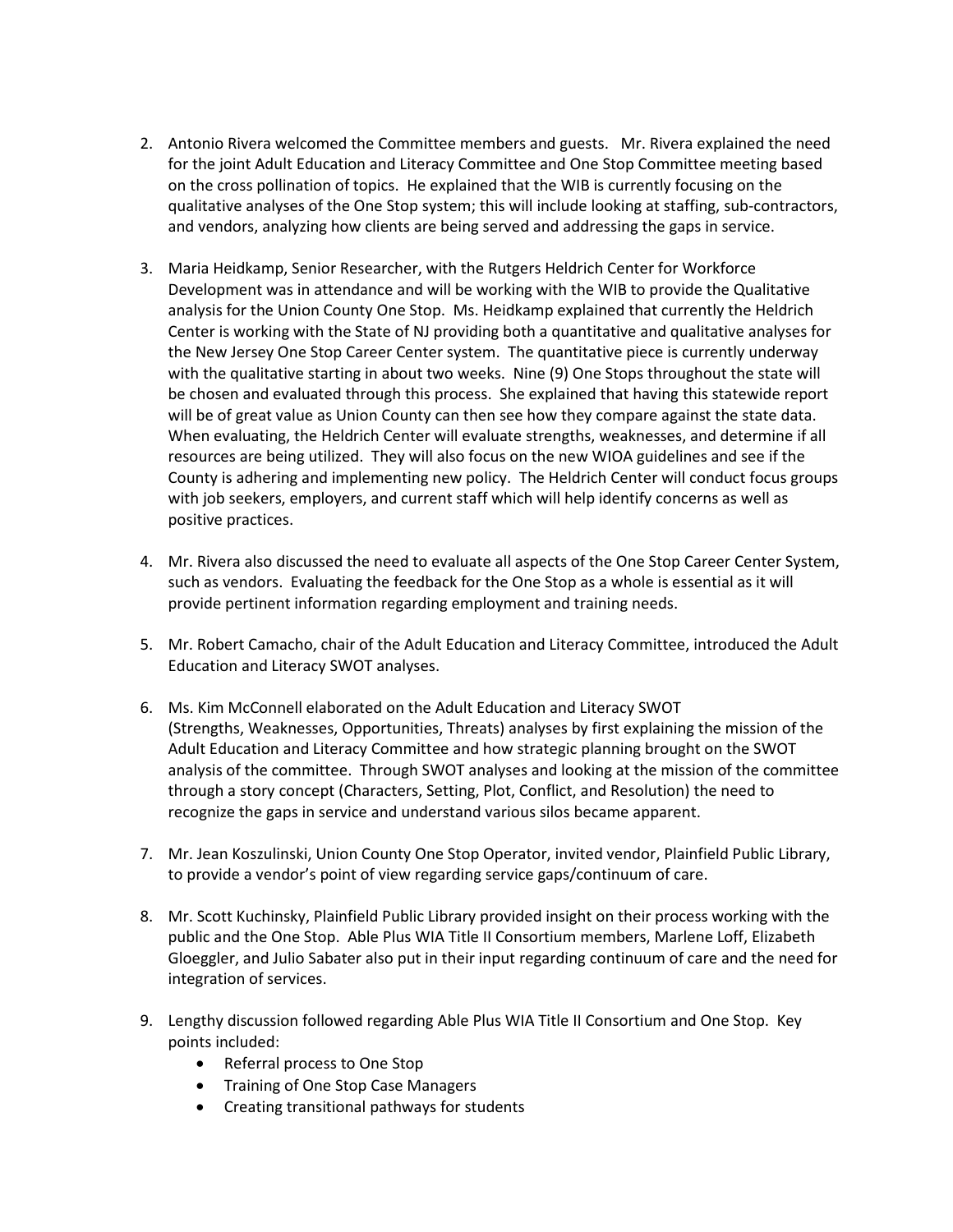- Creating public awareness of programs within Consortium and One Stop
- Creating awareness between Consortium members and One Stop partners regarding respective logistics of service
- Creating directory of resources for clients and staff
- Inclusion/increased relationship with DVR
- 10. Mr. Jean Koszulinski informed the committees that the One Stop Career Centers are currently evolving and receptive to feedback for improvements. Union County One Stops have already begun a redesign which will provide increased availability of case managers despite lack of staffing.
- 11. Mr. Roberto Camacho concluded the Adult Education and Literacy Committee, One Stop Committee joint meeting with three "next steps":
	- Follow up with Heldrich Qualitative analyses
	- One Stop Representative to join regarding Able Plus WIA Title II Consortium meetings
	- Continue to provide updated training to One Stop Case Managers
- 12. The Adult Education and Literacy Committee and One Stop Committee meeting was adjourned at 10:20am. Next Committee date is TBD.